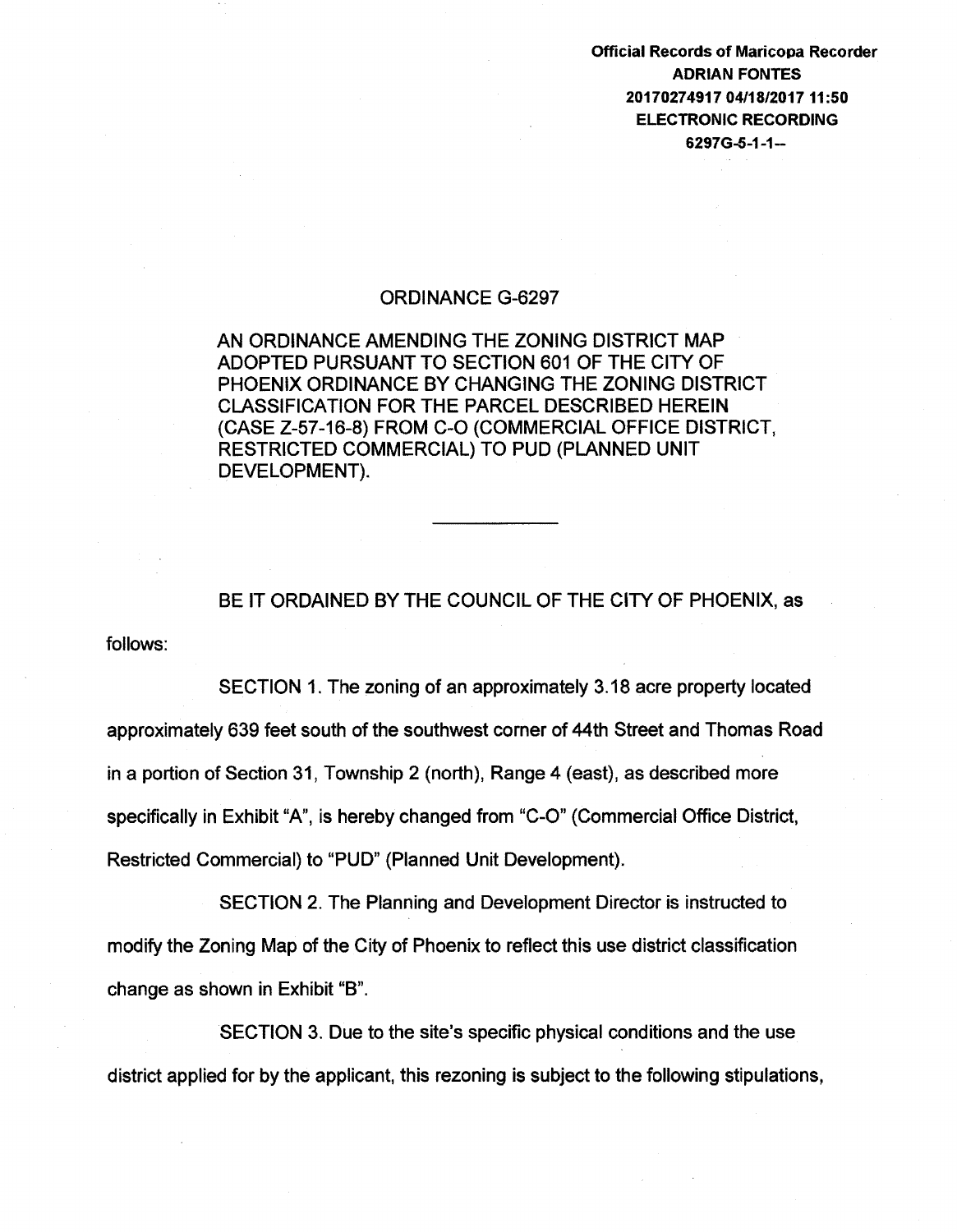violation of which shall be treated in the same manner as a violation of the City of

Phoenix Zoning Ordinance:

- 1. An updated Development Narrative for the Pinnacle PUD reflecting the changes approved through this request shall be submitted to the Planning and Development Department within 30 days of City Council approval of this request. The updated Development Narrative shall be consistent with Development Narrative date stamped January 27, 2017 as modified by the following stipulations:
	- a. Revise commercial parking on page 17 to read as follows:
		- Off street parking:
			- o 1 space per 300 square feet commercial
			- o 1 space per 50 square feet restaurant (including outside dining/sales) exclusive of kitchen, rest rooms, storage, etc.
- 2. The sidewalk along 44th Street shall be detached with a minimum five-footwide landscaped strip located between the sidewalk and back of curb and shall include a minimum 2-inch caliper shade trees planted a minimum of 20 feet on center or equivalent groupings along either side of the sidewalk, as approved by the Planning and Development Department.
- 3. If any archaeological materials are encountered during construction, all grounddisturbing activities must cease within 10 meters of the discovery and the City of Phoenix Archaeology Office must be notified immediately and allowed time to properly assess the materials.
- 4. The developer shall record a Notice to Prospective Purchasers of Proximity to Airport in order to disclose the existence and operational characteristics of Phoenix Sky Harbor International Airport (PHX) to future owners or tenants of the property.
- 5. The developer shall provide documentation to the City prior to final site plan approval that Form 7 460-1 has been filed for the development and that the development received a "No Hazard Determination" from the Federal Aviation Administration (FAA). If temporary equipment used during construction exceeds the height of the permanent structure a separate Form 7 460-1 shall be submitted to the FAA and a "No Hazard Determination" obtained prior to the construction start date.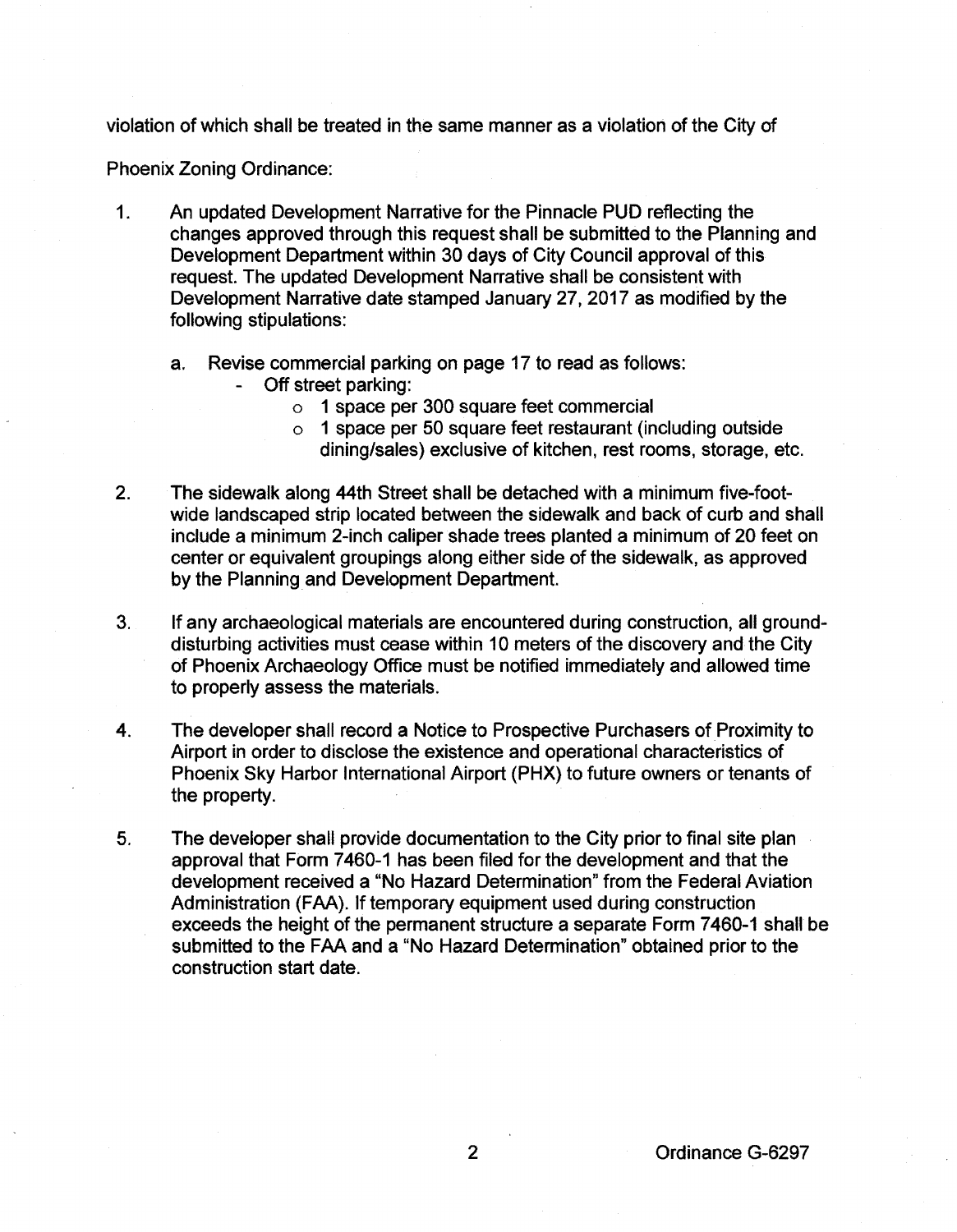6. The developer shall construct all streets within and adjacent to the development with paving, curb, gutter, sidewalk, curb ramps, streetlights, median islands, landscaping and other incidentals as per plans approved by the Planning and Development Department. All improvements shall comply with all ADA accessibility standards.

SECTION 4. If any section, subsection, sentence, clause, phrase or

portion of this ordinance is for any reason held to be invalid or unconstitutional by the

decision of any court of competent jurisdiction, such decision shall not affect the validity

of the remaining portions hereof.

PASSED by the Council of the City of Phoenix this 5th day of April, 2017.

**MAYOR** 

ATTEST:

**City Clerk** 

O FORM:

Acting City Attorney Pm

REVIEWED BY: **City Manager** 

PL:tml:LF17-2354:Item#88:04/05/17:1296263v1

Exhibits: A - Legal Description (1 Page) B- Ordinance Location Map (1 Page)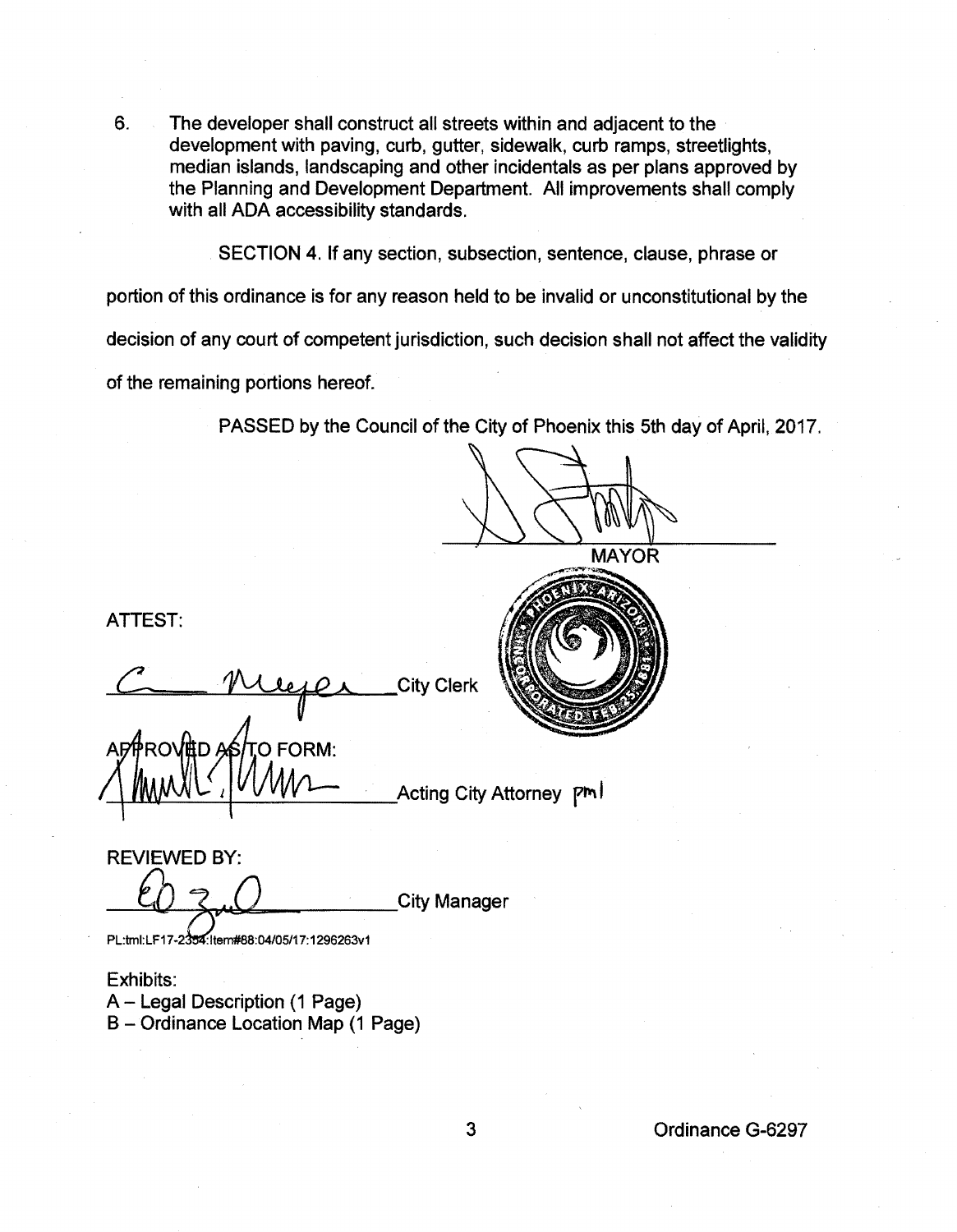## EXHIBIT A

## LEGAL DESCRIPTION FOR Z-57-16-8

THAT PORTION OF THE NORTHWEST QUARTER OF SECTION 31, TOWNSHIP 2 NORTH, RANGE 4 EAST OF THE GILA AND SALT RIVER BASE AND MERIDIAN, MARICOPA COUNTY, ARIZONA, DESCRIBED AS FOLLOWS:

COMMENCING AT THE NORTH QUARTER CORNER OF SAID SECTION 31;

THENCE SOUTH, 262.65 FEET ALONG THE EAST LINE OF SAID NORTHWEST QUARTER;

THENCE NORTH 88 DEGREES 58 MINUTES 26 SECONDS WEST, 50.01 FEET TO A POINT ON THE WEST RIGHT-OF-WAY LINE OF 44TH STREET AND THE POINT OF BEGINNING;

THENCE SOUTH 471.55 FEET ALONG THE WEST RIGHT-OF-WAY LINE OF 44TH STREET TO AN ANGLE POINT;

THENCE SOUTH 00 DEGREES 20 MINUTES 53 SECONDS WEST, 177.80 FEET ALONG THE WEST RIGHT- OF-WAY LINE OF 44TH STREET;

THENCE NORTH 89 DEGREES 00 MINUTES 35 SECONDS WEST, 621.03 FEET ALONG A LINE 413 1/3 FEET NORTHERLY FROM AND PARALLEL TO THE SOUTH LINE OF THE SOUTHEAST QUARTER OF THE NORTHEAST QUARTER OF SAID NORTHWEST QUARTER;

THENCE NORTH 00 DEGREES 00 MINUTES 13 SECONDS EAST, 252.24 FEET ALONG THE WEST LINE OF SAID SOUTHEAST QUARTER OF THE NORTHWEST QUARTER;

THENCE SOUTH 88 DEGREES 45 MINUTES 32 SECONDS EAST, 19.00 FEET ALONG THE NORTH LINE OF SAID SOUTHEAST QUARTER OF THE NORTHEAST QUARTER OF THE NORTHWEST QUARTER;

THENCE NORTH 00 DEGREES 00 MINUTES 13 SECONDS EAST, 625.25 FEET ALONG A LINE, 19.00 FEET.